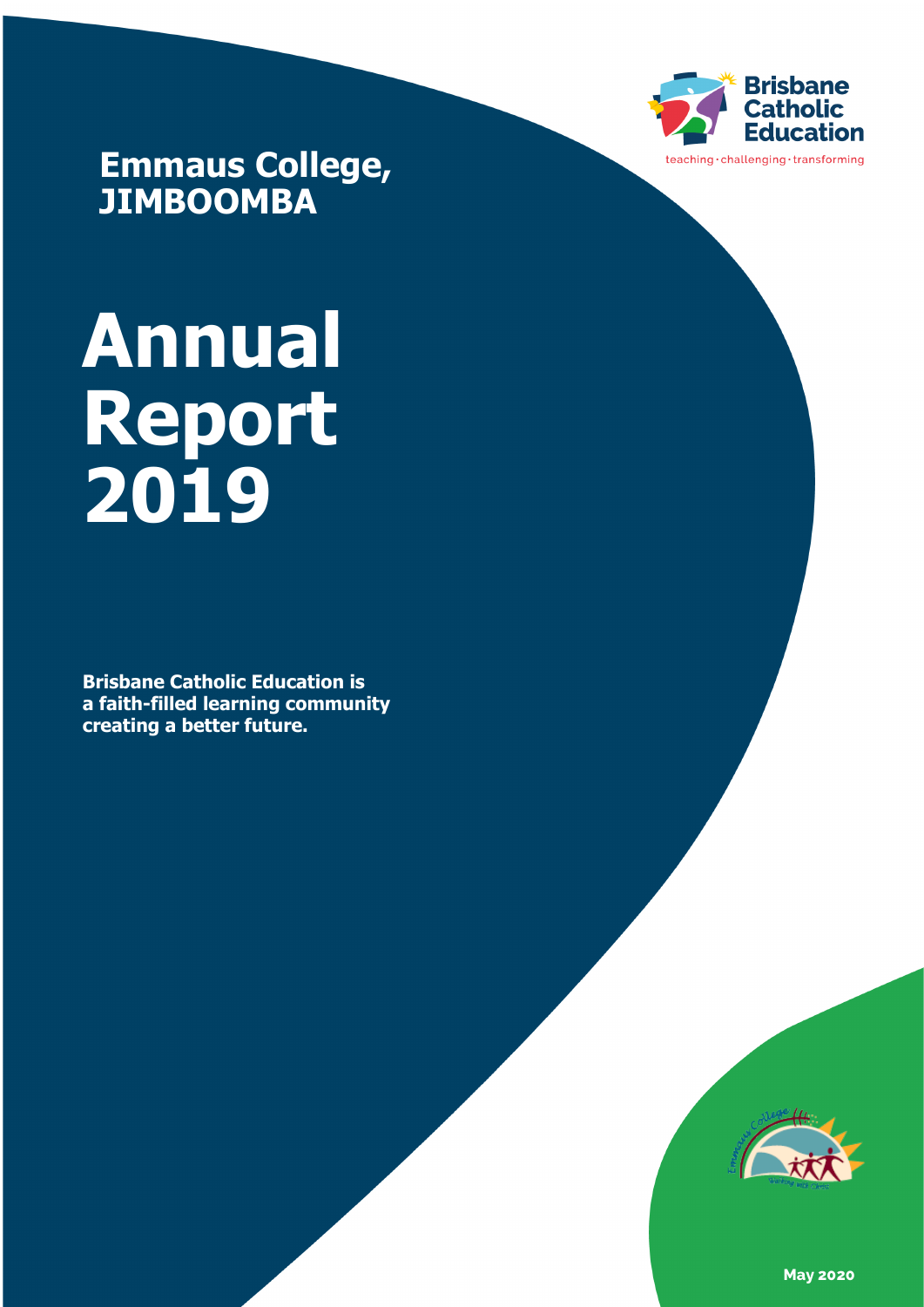# Contact information

| <b>School</b>         | <b>Emmaus College</b>            |  |
|-----------------------|----------------------------------|--|
| <b>Postal address</b> | PO Box 539, JIMBOOMBA, QLD, 4280 |  |
| <b>Phone</b>          | $(07)$ 5547 9990                 |  |
| <b>Email</b>          | psjimboomba@bne.catholic.edu.au  |  |
| School website        | www.emmausjimboomba.qld.edu.au   |  |
| <b>Contact Person</b> | Kevin Schwede - Principal        |  |

# **Principal's foreword**

The 2019 Annual Report presents information for reporting requirements and informs the wider community of our school's operations and achievements through the year. The report includes information on the school's profile, curriculum delivery, social climate, school funding, workforce composition and student performance.

#### **School progress towards its goals in 2019**

Throughout 2019, the College has made significant progress towards achieving identified goals across a range of priorities. Improving student learning outcomes is always emphasised and, consequently, drives the agenda for a concentrated focus on professional learning. The development of this learning culture among teachers has advanced incrementally and has made a significant contribution to the improvement and development of the school. This collaboration has been evident in a range of contexts that demand ongoing review and refinement and has motivated the necessity for partnership, professional sharing and a focus on leading learning. The following SMART goals, aligned to the achievement of broader strategic goals, have been the driving focus for improvement in 2019.

| Goal                                                                                                                                                                                                                                                                                                                                                                | <b>Progress</b> |
|---------------------------------------------------------------------------------------------------------------------------------------------------------------------------------------------------------------------------------------------------------------------------------------------------------------------------------------------------------------------|-----------------|
| By the end of 2019, we will develop our strategic plan for the school-wide<br>implementation of RSE in 2020. An RSE implementation team will be<br>established and all school staff will participate in a BCEO led RSE Orientation<br>PD (Twilight). By the end of 2019, the school-based team will attend an RSE<br>implementation team day.                       | Achieved        |
| By the end of 2019, 80% of students in Years 3-10 will achieve 20-24 (out of<br>24) as per the writing monitoring with a particular focus on improving<br>vocabulary and word groups/sentence structure and punctuation/text<br>structure and organisation. This will be achieved through expected and<br>effective practices and associated professional learning. | Achieved        |
| By the end of 2019, the development of faith (our spiritual and religious<br>formation theme for 2019) will be enhanced through a range of spiritual<br>formation opportunities offered to staff, students and families.                                                                                                                                            | Achieved        |
| By the end of 2019, teachers will have prepared units incorporating the Deep<br>Learnings of Religious Education and the reconceptualist approach for<br>teaching Religion.                                                                                                                                                                                         | Achieved        |
| By the end of 2019, all teachers will be incorporating the "Bump It Up"<br>strategy and using relevant writing data to direct/target precise feedback for<br>students.                                                                                                                                                                                              | Achieved        |
| By the end of 2019, all staff will reflect on their current role and identify ways<br>to progress their role to enhance the learning environment for all students<br>through their professional development plan.                                                                                                                                                   | Achieved        |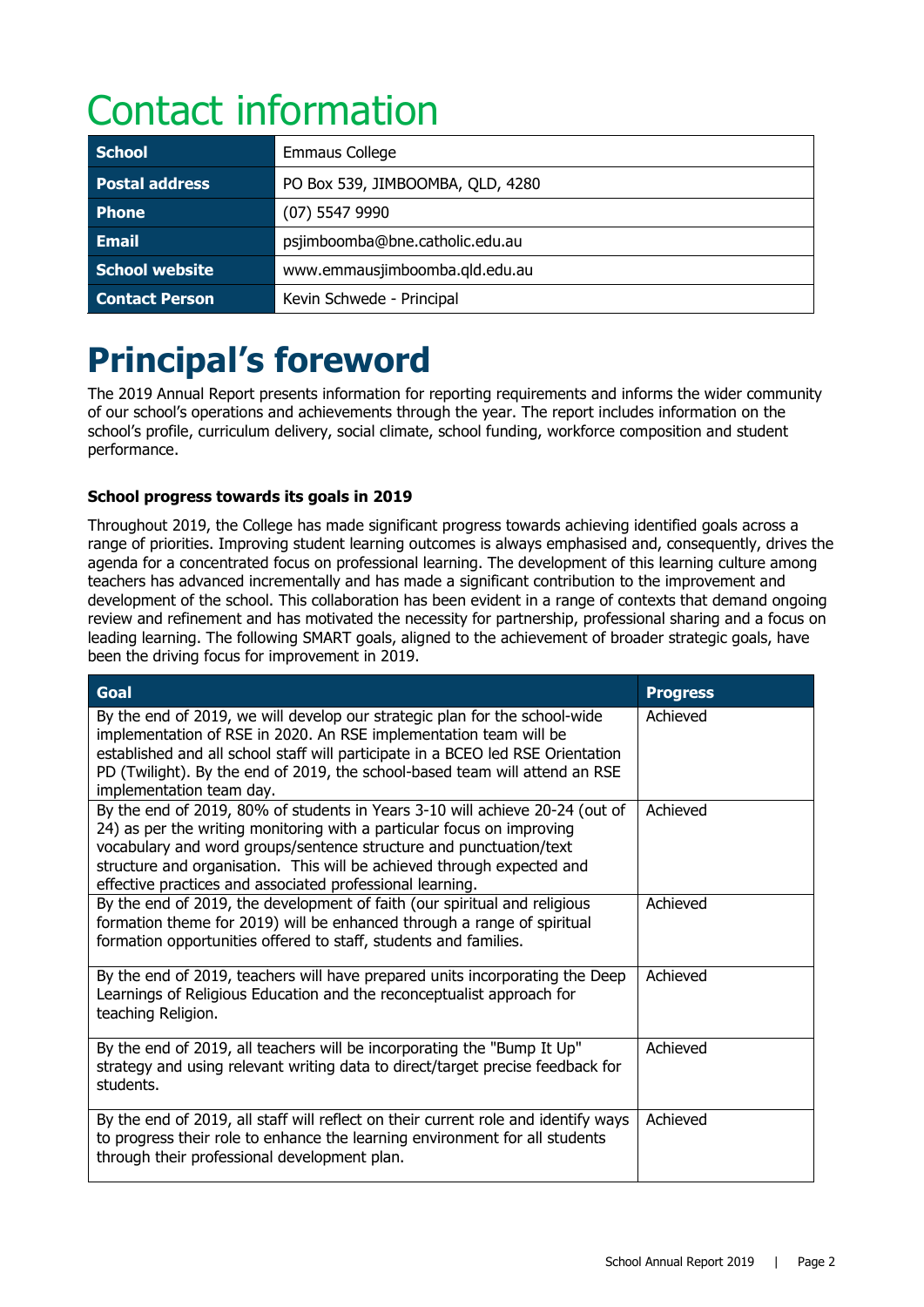| Goal                                                                                                                                                                          | <b>Progress</b> |
|-------------------------------------------------------------------------------------------------------------------------------------------------------------------------------|-----------------|
| By the end of 2019, strategies will be implemented to reduce energy<br>consumption in relation to lighting and develop a plan for HVAC for<br>implementation over 5-10 years. | Achieved        |
| By the end of 2019, 80% of students have an attendance level of 90% or<br>higher.                                                                                             | Not Achieved    |

#### **Future outlook**

The explicit improvement agenda for 2020 will focus on gaining improvements in student learning outcomes and attendance. Through a focus on collaborative learning practices, staff will engage in a range of professional learning opportunities including sessions linked to writing and the teaching of mathematics. Attendance will be an area of priority as the College Attendance Policy and Procedure will be launched.

## **Our school at a glance**

#### **School profile**

Emmaus College is an ecumenical school administered through Catholic Education Archdiocese of Brisbane.

| <b>Coeducational or single sex:</b> | Coeducational |
|-------------------------------------|---------------|
| Year levels offered in 2019:        | Prep to 12    |

#### **Student enrolments for this school:**

|      | Total | <b>Girls</b> | <b>Boys</b> | <b>Aboriginal and</b><br><b>Torres Strait</b><br><b>Islander</b><br>students |
|------|-------|--------------|-------------|------------------------------------------------------------------------------|
| 2019 | 1403  | 732          | 671         | 16                                                                           |

Student counts are based on the Census (August) enrolment collection.

#### **Characteristics of the student body**

Emmaus is a P-12, co-educational, ecumenical College with an enrolment of 1403 students. We welcome families to be part of a Christian community working in a rich and exciting partnership with the Anglican, Catholic, Lutheran and Uniting Church traditions. Students enrolled at Emmaus are drawn from each of these Christian traditions, alongside families who have a commitment to College values. Geographically, students attending Emmaus spread from as far north as Greenbank and to Beaudesert in the south. Students at Emmaus are grouped according to Early Years (P-2), Junior Years (3-6), Middle Years (7-9) and Senior Years (10-12). These sub-schools provide high-quality learning and pastoral care structures that cater for the needs of students as they progress through the school. In each sub-school, students engage in innovative learning experiences that are matched to their developmental stage.

Emmaus College is an inclusive educational community. Students at the College are vibrant learners, focused on achieving personal bests in all aspects of their participation in the life of the school. In academic, sporting and cultural endeavours, Emmaus students are enthusiastic and committed to achieving high standards that are reflective of their effort and commitment. Throughout the years of schooling, students learn to be persistent, hope-filled and interactive through learning that is inquiring, creating and reflecting.

#### **Curriculum delivery**

#### **Approach to curriculum delivery**

Excellence in Learning within a contemporary Christian community is our vision at Emmaus College. Through an age appropriate curriculum, that is aligned with the Australian Curriculum documents, teachers plan and implement a teaching program that is focused on students' learning.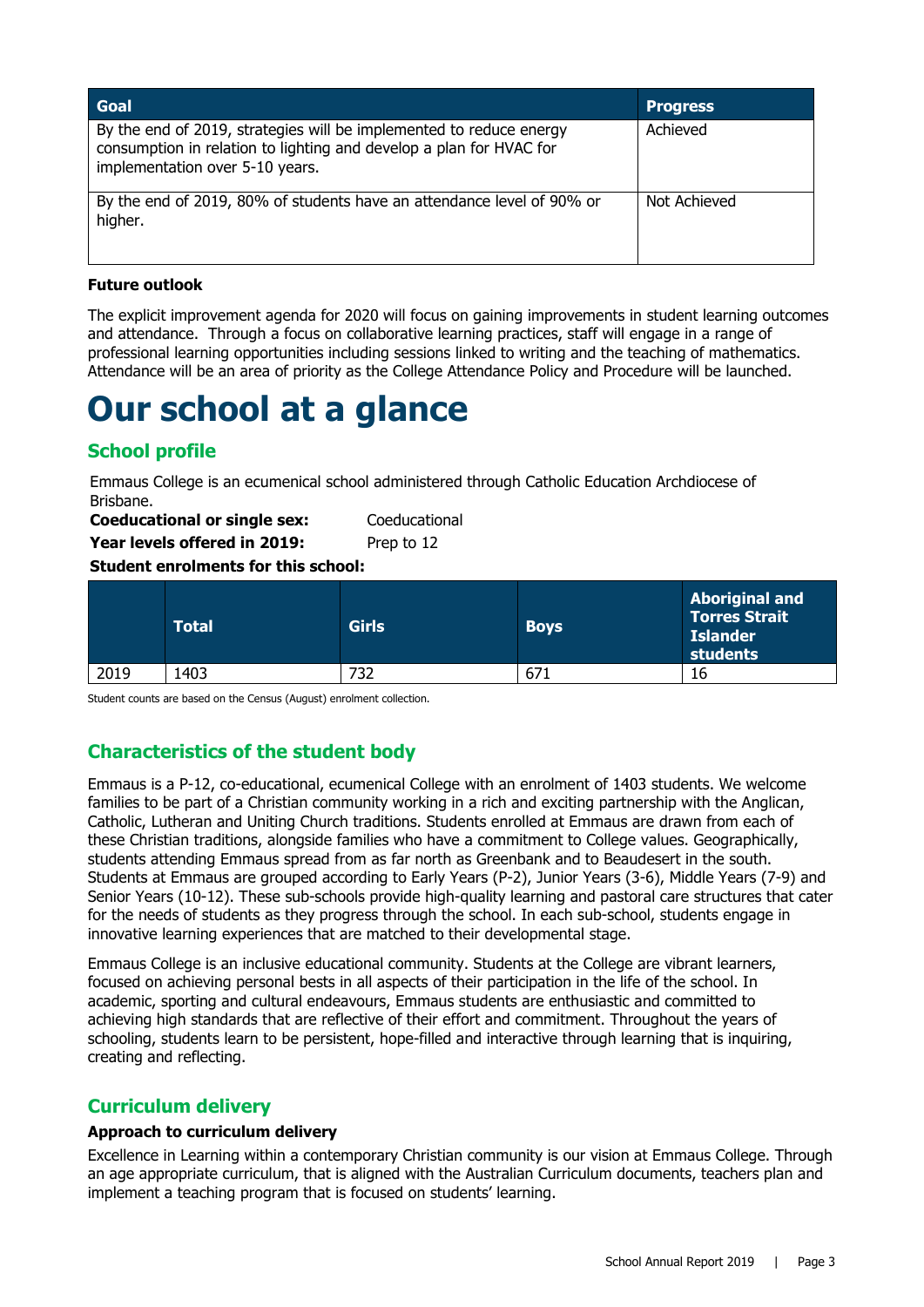Curriculum development is an on-going and teachers work in professional learning teams to consistently review and evaluate the effectiveness of learning and teaching. At Emmaus -

- learning is focused on students
- the application of higher order thinking is emphasised
- effective use of technology is implemented cross the curriculum
- high expectations progress and maximise students learning
- learners develop a culture of enthusiasm
- learners are actively engaged to create knowledge and meaning

Curriculum at Emmaus allows students to be actively involved through learning that is inquiring, creating and reflecting, so that learners are persistent, interactive and hope-filled. Through a strong curriculum Emmaus College endeavours to develop empowered confident, creative, successful, active lifelong learners who enrich their lives, and the lives of their community, by equipping them with the skills, knowledge and capability for their journey in a globalized technological society in living the Gospel of Jesus Christ.

#### **Co-curricular activities**

Students at Emmaus are motivated young people whose learning is greatly enhanced through participation in extra curricula activities. Through participation in a wide range of co-curricular pursuits, students develop individual skills and talents and contribute to the school and local community.

Opportunities include camps, sport, visual and performing arts, debating, choir, Tournament of Minds,

leadership programs and social justice activities. Through participation in these programs, student learning outcomes prioritise wellbeing, teamwork and communication skills and commitment.

#### **How information and communication technologies are used to assist learning**

Across all year levels and curriculum areas, information and communication technology are being used to further student learning and understanding. Within P-6, students utilise iPads and Laptops to assist with literacy through the creation of resources such as digital postcards and storybooks. Students also improve their understanding of sequential events through the programming of robotics such as Beebots and Micro:bits. This is further enhanced in upper primary where students utilise technology to understand the importance of sequencing while creating simple games in Scratch and Hopscotch. Additionally, students have recorded digital diaries and used green screens to explain and evaluate their understanding of topics studied.

Throughout 7-12, students are immersed in the use of information and communication technologies in many ways. For example, student understanding of music is deepened through the use of digital composition tools, enabling them to be able to hear compositions real-time. For both teaching staff and students, the many online tools available for sharing and collaboration, such as OneNote and Teams, are utilised to assist students to share ideas with one another, adding much needed peer tutoring which deepens students' understanding.

#### **Social climate**

#### **Overview**

Emmaus College is committed to providing an environment in which students can develop their potential. The social climate of the school is founded on the belief that a school community works together in partnerships to achieve positive results. This climate is influenced by the Gospel values, highlighted in the Emmaus story. As we Walk with Christ, we endeavour to live the values of justice, respect, dignity, compassion and faith.

Positive Behaviour Support for Learning is a dimension of pastoral care where staff work with students using a restorative approach to define productive behaviour and provide opportunities for students to develop the personal and interpersonal skills required to participate successfully in the life of the College.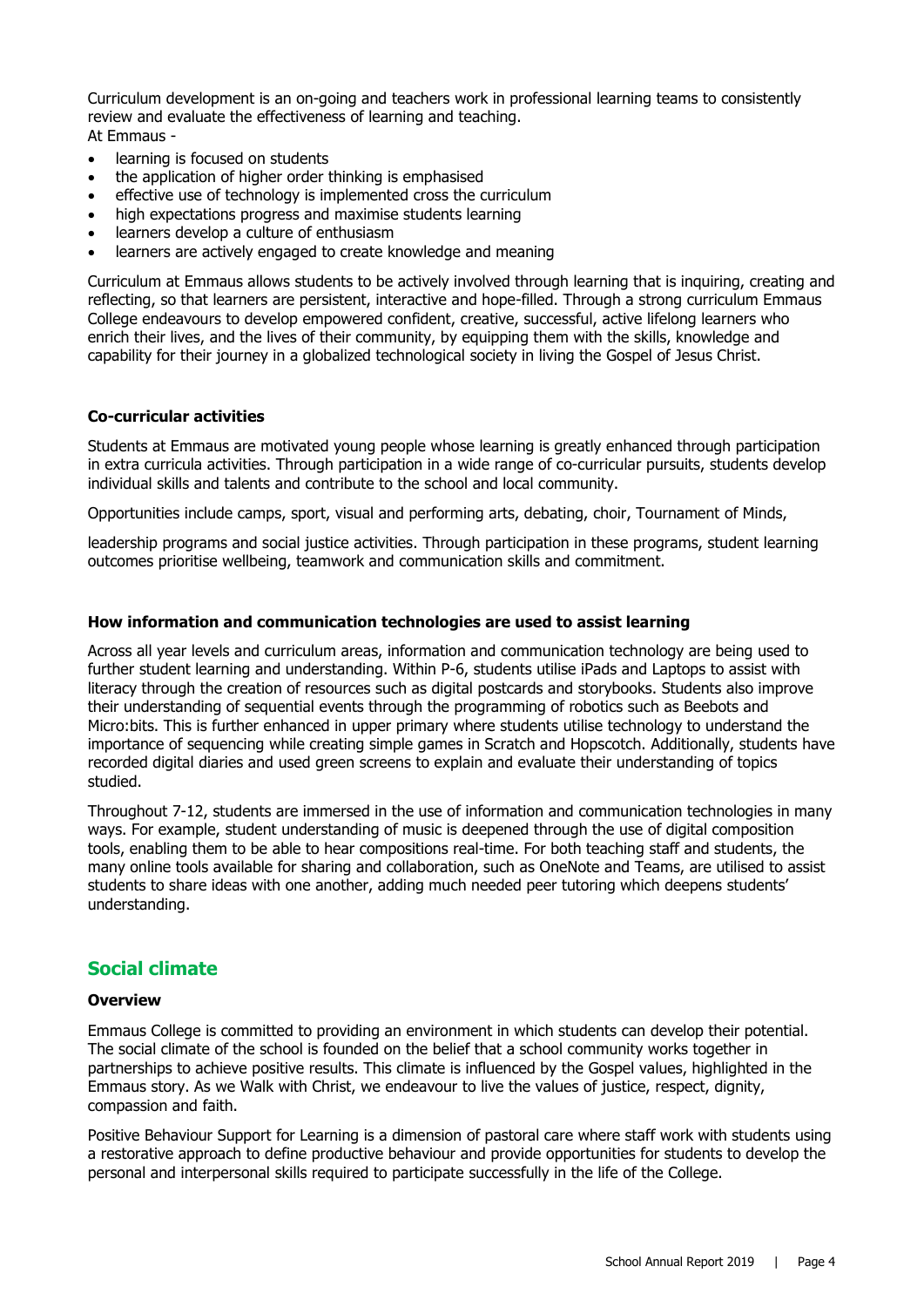The Student Behaviour Support for Learning plan outlines the processes for assisting students to achieve educational outcomes. The plan provides a framework for promoting student wellbeing, positive behaviour for learning and provides information about procedures for responding to behaviours of concern including bullying or harassment.

Classrooms at Emmaus are thriving learning environments where each individual is challenged to learn in a safe and supportive space. Parents play a critical role in partnering with staff to support student achievement and wellbeing.

#### **BCE Listens Survey - Parent satisfaction**

| <b>Performance measure</b>                                                                                           |       |
|----------------------------------------------------------------------------------------------------------------------|-------|
| Percentage of parents/carers who agree# that:                                                                        | 2018  |
| This school helps my child to develop their relationship with God                                                    | 91.2% |
| My child is encouraged to participate in spiritual and religious activities and<br>projects outside of the classroom | 87.8% |
| Religious Education at this school is comprehensive and engaging                                                     | 92.4% |
| I see school staff practising the values and beliefs of the school                                                   | 94.5% |
| This school looks for ways to improve                                                                                | 87.7% |
| My child is making good progress at this school                                                                      | 92.2% |
| This school is a safe place for my child                                                                             | 91.0% |
| This school helps students respect the needs of others                                                               | 89.1% |
| Teachers and staff are caring and supportive                                                                         | 98.2% |
| Teachers at this school expect my child to do their best                                                             | 95.2% |
| Teachers and staff relate to students as individuals                                                                 | 94.8% |
| The teachers help my child to be responsible for their own learning                                                  | 95.1% |
| My child is motivated to learn at this school                                                                        | 90.3% |
| I can talk to my child's teachers about my concerns                                                                  | 92.5% |
| This school offers me opportunities to get involved in my child's education                                          | 89.7% |
| My child's learning needs are being met at this school                                                               | 89.3% |
| I am happy with my decision to send my child to this school                                                          | 96.3% |

#### **BCE Listens Survey - Student satisfaction**

| <b>Performance measure</b>                                                                                                      |       |
|---------------------------------------------------------------------------------------------------------------------------------|-------|
| Percentage of students who agree* that:                                                                                         | 2018  |
| My school encourages all students to participate in spiritual and religious activities and<br>projects outside of the classroom | 81.6% |
| My school looks for ways to improve                                                                                             | 83.0% |
| Students at my school are encouraged to voice their concerns or complaints                                                      | 74.7% |
| Teachers recognise my efforts at school                                                                                         | 79.7% |
| I feel safe at school                                                                                                           | 83.9% |
| My school helps me to respect the needs of others                                                                               | 88.6% |
| I am happy to be at my school                                                                                                   | 79.5% |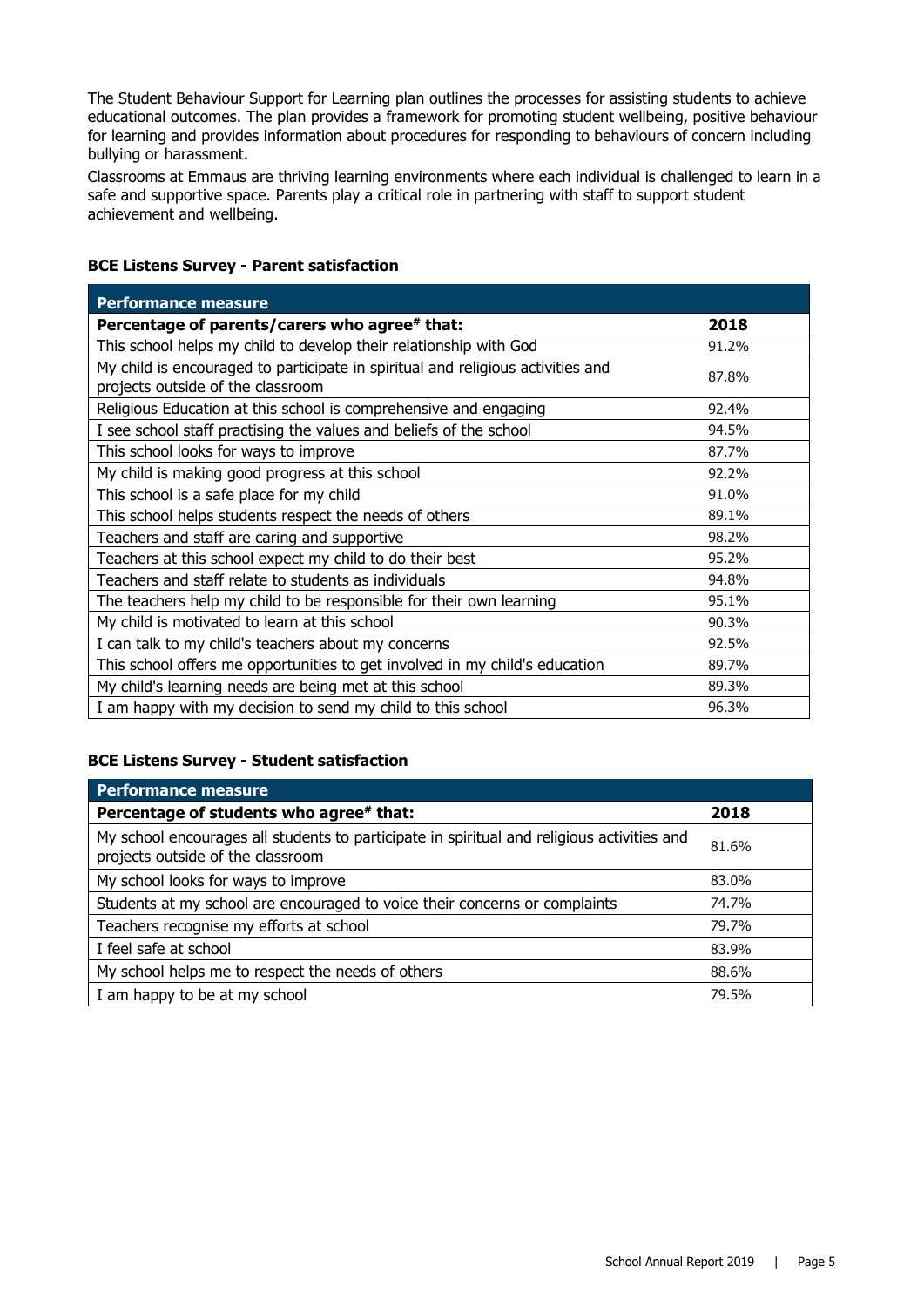#### **BCE Listens Survey - Staff satisfaction**

| <b>Performance measure</b>                                                                                                      |        |
|---------------------------------------------------------------------------------------------------------------------------------|--------|
| Percentage of staff who agree# that:                                                                                            | 2018   |
| This school helps me to develop my relationship with God                                                                        | 87.4%  |
| My school encourages all students to participate in spiritual and religious activities and<br>projects outside of the classroom | 96.7%  |
| Religious Education at this school is comprehensive and engaging                                                                | 90.0%  |
| I see school staff practising the values and beliefs of this school                                                             | 91.1%  |
| This school is well managed                                                                                                     | 92.1%  |
| My concerns are taken seriously by the school                                                                                   | 87.1%  |
| This school is a safe place to work                                                                                             | 98.9%  |
| This school has an inclusive culture                                                                                            | 94.3%  |
| This school has a culture of striving for excellence                                                                            | 95.5%  |
| All my students know I have high expectations of them                                                                           | 100.0% |
| I am proud to be a member of this school                                                                                        | 100.0% |
| Overall, I am happy with my decision to work at this school                                                                     | 96.6%  |

# 'Agree' represents the percentage of respondents who Somewhat Agree, Agree or Strongly Agree with the statement.  $DW = Data$  withheld to ensure confidentiality.

#### **Family and community engagement**

Emmaus College values strong partnerships with the parent community. We encourage families to be involved in the life of the College in a range of ways including:

- Member of the Parents and Friends Association
- Member of the College Pastoral Board
- Tuckshop volunteers
- Parent helpers in the classroom
- Parent Information sessions
- Feedback around learning progress meetings
- Library assistance
- Excursion and camp parent volunteers
- Attendance at liturgies and Celebrations of Learning
- Attendance at school assemblies

The local community supports Emmaus College and partners in a range of ways that enhance the quality and breadth of learning that is provided to students.

Parents, teachers, students and support staff work together to plan for individual learning programs. Maintaining ongoing communication and high expectations around learning progress is key to student success. Frequent meetings are held with relevant stakeholders to review and plan for the adjustments that support these learning programs. A broad range of pedagogical, human, physical and curriculum adjustments are discussed and agreed on for implementation. Ongoing monitoring ensures that responsiveness and consultation is prioritised.

#### **Environmental footprint**

#### **Reducing the school's environmental footprint**

This is the first year of reporting on the school's electricity usage. Responsible energy usage supports the school's efforts towards a living response to Pope Francis' Encyclical Laudato Si' Care for our Common Home. In 2019 the College invested time in planning for the larger ERAMP Project rollout over the next 3 years with Stage 1 including the implementation and training of the Resource Advisor software platform to monitor the local characteristics of electrical usage.

The College also committed to replace the majority of the fluorescent and metal-halide lights at the College with LED alternatives. This was a 6 month project that included a details audit of all lighting across the site and cost benefit analysis of lighting replacements. Approximately 2,000 fittings were replaced.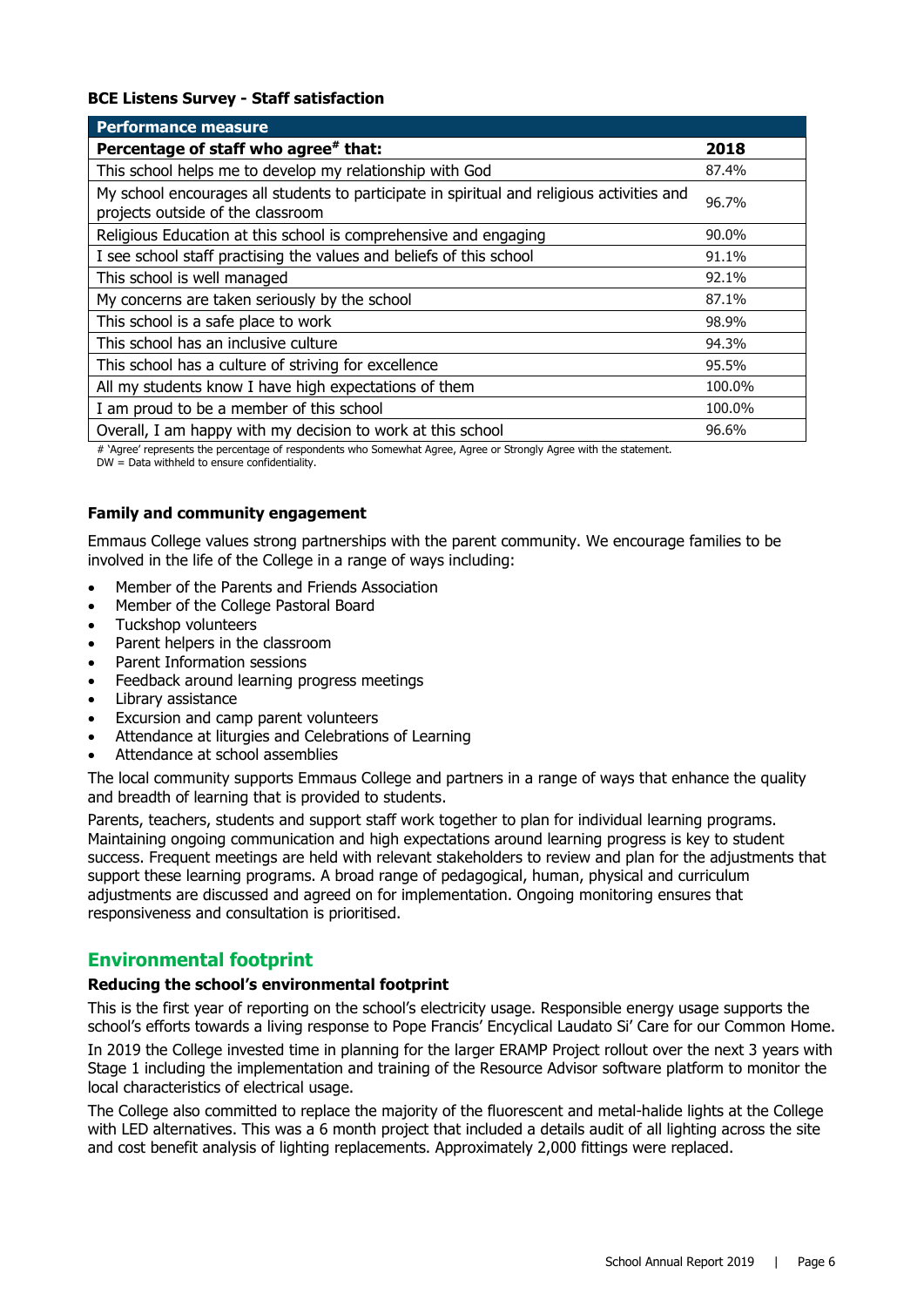| <b>Environmental footprint indicators</b> |                           |  |  |
|-------------------------------------------|---------------------------|--|--|
| Years                                     | <b>Electricity</b><br>kWh |  |  |
| 2019                                      | 532082                    |  |  |

#### **School funding**

#### **School income broken down by funding source**

School income, reported by financial year accounting cycle using standardized national methodologies and broken down by funding source is available via the [My School](http://www.myschool.edu.au/) website.

#### **How to access our income details**

- 1. Click on the My School link [http://www.myschool.edu.au/.](http://www.myschool.edu.au/)
- 2. Enter the school name or suburb of the school you wish to search.

| Find a school                   |              |                    |              | <b>Search website</b> |              |
|---------------------------------|--------------|--------------------|--------------|-----------------------|--------------|
| Search by school name or suburb |              |                    |              |                       | Go           |
| <b>School sector</b>            | $\checkmark$ | <b>School type</b> | $\checkmark$ | <b>State</b>          | $\checkmark$ |

3. Click on 'View School Profile' of the appropriate school to access the school's profile.

#### **View School Profile**

4. Click on 'Finances' and select the appropriate year to view the school financial information.

| School profile | NAPLAN | Attendance | Finances | VET in schools | Senior secondary | Schools map |
|----------------|--------|------------|----------|----------------|------------------|-------------|
|                |        |            |          |                |                  |             |

Note: If you are unable to access the internet, please contact the school for a hard copy of the school's financial information.

# **Our staff profile**

#### **Workforce composition**

| <b>Description</b>    | <b>Teaching Staff</b> | <b>Non-Teaching Staff</b> |  |
|-----------------------|-----------------------|---------------------------|--|
| Headcount             | 94                    |                           |  |
| Full-time Equivalents | 91.9                  | -42.4                     |  |

#### **Qualifications of all teachers\***

| <b>Highest level of qualification</b> | Number of classroom teachers and school<br>leaders at the school |
|---------------------------------------|------------------------------------------------------------------|
| Doctorate                             |                                                                  |
| Masters                               | 13                                                               |
| Graduate diploma etc.**               | 27                                                               |
| Bachelor degree                       | 54                                                               |
| <b>Diploma</b>                        |                                                                  |
| Certificate                           |                                                                  |

\*Teaching staff includes School Leaders

\*\*Graduate diploma etc. includes graduate diploma, bachelor honours degree, and graduate certificate.

#### **Professional development**

#### **Expenditure on and teacher participation in professional development**

The total funds expended on teacher professional development in 2019 were \$152,714.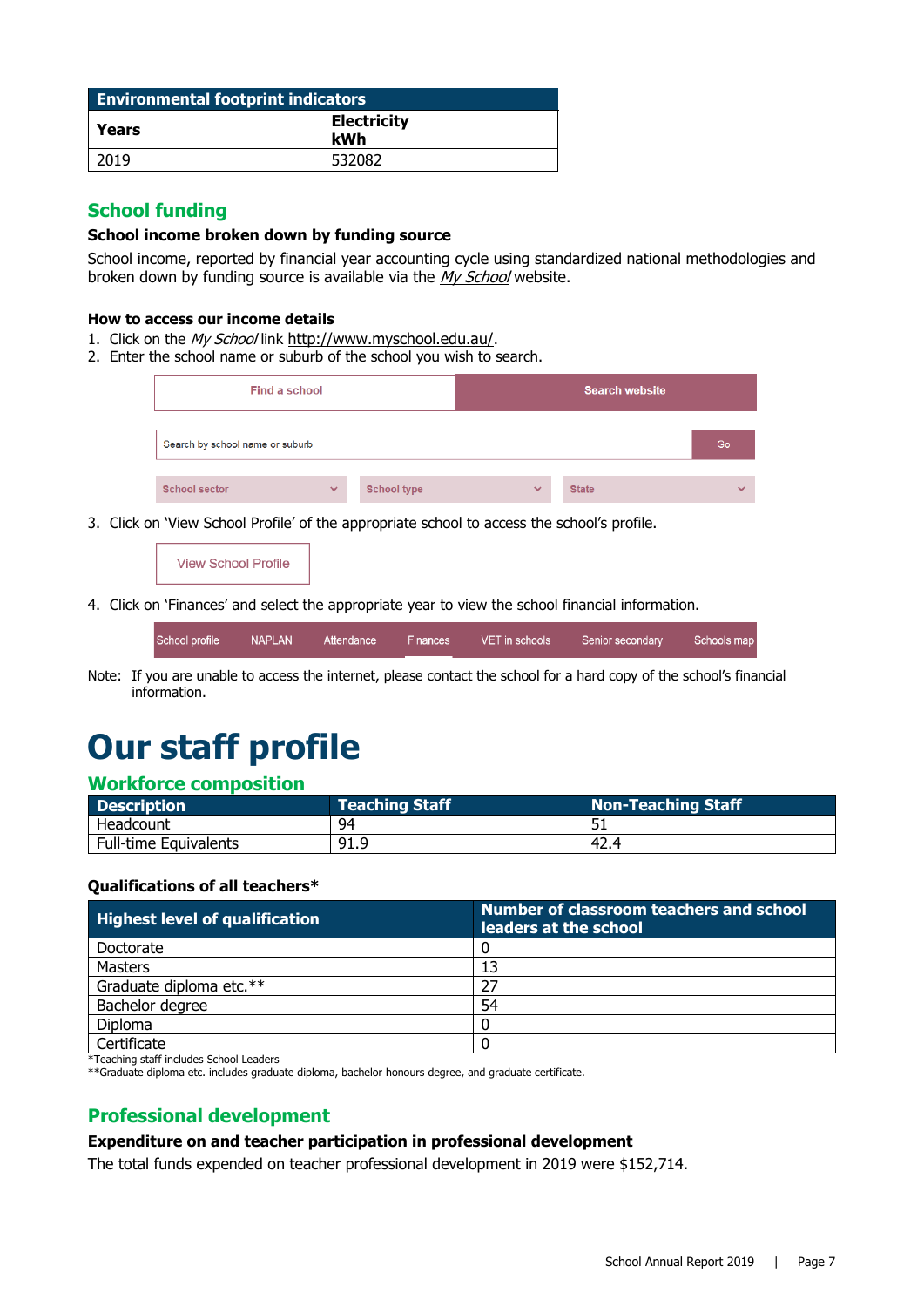The major professional development initiatives are as follows:

- Senior Schooling
- Literacy  $-$  approaches to teaching reading and writing
- Maths problem solving approaches, developing thinking and reasoning Skills
- Religion embedding an ecumenical perspective
- Student Wellbeing  $-$  a pastoral approach to learning

The proportion of the teaching staff involved in professional development activities during 2019 was 100%.

#### **Staff attendance and retention**

#### **Average staff attendance**

| <b>Description</b>                                                    | $\mathbf{v}$ |
|-----------------------------------------------------------------------|--------------|
| Staff attendance for permanent and temporary staff and school leaders |              |

#### **Proportion of staff retained from the previous school year.**

From the end of the previous school year, 88% of staff was retained by the school for the entire 2019.

## **Performance of our students**

| <b>Student attendance</b>                                                         |                      |
|-----------------------------------------------------------------------------------|----------------------|
| <b>Description</b>                                                                | <b>V<sub>o</sub></b> |
| The overall attendance rate* for the students at this school                      | 90.5%                |
| Attendance rate for Aboriginal and Torres Strait Islander students at this school | 92.3%                |

| Average attendance rate per year level |          |                                 |       |  |
|----------------------------------------|----------|---------------------------------|-------|--|
| Prep attendance rate                   | $92.7\%$ | Year 7 attendance rate          | 91.4% |  |
| Year 1 attendance rate                 |          | 92.4%   Year 8 attendance rate  | 89.5% |  |
| Year 2 attendance rate                 |          | 91.0%   Year 9 attendance rate  | 90.1% |  |
| Year 3 attendance rate                 |          | 91.3%   Year 10 attendance rate | 86.5% |  |
| Year 4 attendance rate                 |          | 90.8%   Year 11 attendance rate | 89.9% |  |
| Year 5 attendance rate                 | $91.2\%$ | Year 12 attendance rate         | 89.0% |  |
| Year 6 attendance rate                 | 92.7%    |                                 |       |  |

\*The student attendance rate is generated by dividing the total of full-days and part-days that students attended, and comparing this to the total of all possible days for students to attend, expressed as a percentage.

The overall student attendance rate in 2019 for all Brisbane Catholic Education schools across years Prep-6 was 91.9% and years 7-12 was 88.5%.

#### **Apparent retention rate from Year 10 to Year 12**

| <b>Description</b>                                                             |       |
|--------------------------------------------------------------------------------|-------|
| Year 12 student enrolment as a percentage of the Year 10 (2017) student cohort | 92.3% |

The apparent retention rate for Year 10 to Year 12 = the number of full time students in Year 12 expressed as the percentage of those students who were in Year 10 two years previously (this may be greater than 100%).

#### **Description of how non-attendance is managed by the school**

Emmaus College is committed to positive, proactive practices in the support of student behaviour, including supporting regular attendance at school. In partnership with parents and carers, staff at Emmaus College utilise BCE policy and guidelines in relation to student attendance. These guidelines are clear, inclusive and address procedures to maximise attendance.

- Provide clear communication to parents and carers detailing non-attendance procedures
- Use of absence phone line, Parent Portal and student diary to notify staff of student absence and the reason for non-attendance
- Track and record attendance using eMinerva
- Use SMS messaging service each morning to alert parents and carers of unexplained student nonattendance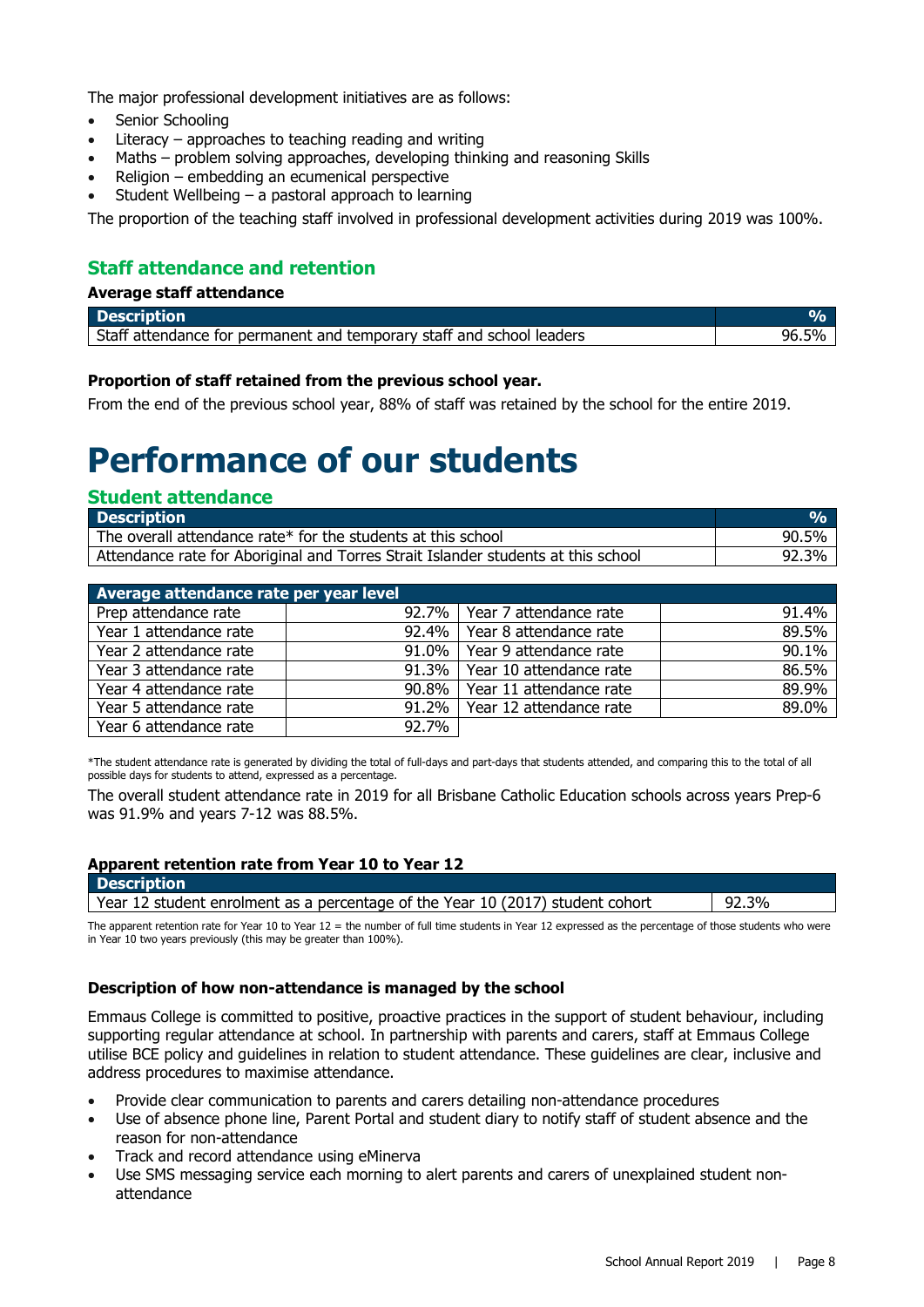- Identify absences quickly staff are required to follow-up students who are absent
- Follow-up promptly through Middle Leaders to support student attendance and to enact plans to support learning progress that has been impacted by non-attendance
- Document actions and communication with parents

#### **NAPLAN**

#### **Average NAPLAN results**

|                         | Year 3        |                  | Year 5        |                  |
|-------------------------|---------------|------------------|---------------|------------------|
|                         | <b>School</b> | <b>Australia</b> | <b>School</b> | <b>Australia</b> |
| Reading                 | 434.9         | 432.3            | 514.3         | 506.0            |
| Writing                 | 442.7         | 423.1            | 468.3         | 473.9            |
| Spelling                | 412.7         | 418.7            | 499.8         | 500.7            |
| Grammar and punctuation | 436.4         | 439.8            | 507.6         | 499.1            |
| Numeracy                | 417.4         | 408.1            | 493.7         | 495.8            |

|                         | Year 7        |                  | Year 9        |                  |
|-------------------------|---------------|------------------|---------------|------------------|
|                         | <b>School</b> | <b>Australia</b> | <b>School</b> | <b>Australia</b> |
| Reading                 | 541.2         | 546.0            | 573.7         | 580.4            |
| Writing                 | 490.0         | 513.2            | 533.7         | 548.9            |
| Spelling                | 536.7         | 545.6            | 579.0         | 582.3            |
| Grammar and punctuation | 535.4         | 541.7            | 567.8         | 573.2            |
| Numeracy                | 540.6         | 554.1            | 579.3         | 592.0            |

#### **Year 12 outcomes**

| <b>Description</b>                                                                                                                                                                                                                                                                                                                                                                                                         | 2019 |
|----------------------------------------------------------------------------------------------------------------------------------------------------------------------------------------------------------------------------------------------------------------------------------------------------------------------------------------------------------------------------------------------------------------------------|------|
| Number of students receiving a Senior Statement                                                                                                                                                                                                                                                                                                                                                                            | 65   |
| Number of students awarded a Queensland Certificate of Individual Achievement.                                                                                                                                                                                                                                                                                                                                             | 0    |
| Number of students awarded a Queensland Certificate of Education (QCE) at the end of Year<br>12.                                                                                                                                                                                                                                                                                                                           | 64   |
| Number of students receiving an Overall Position (OP)                                                                                                                                                                                                                                                                                                                                                                      | 35   |
| Number of students awarded one or more Vocational Educational Training (VET)<br>qualifications (including SAT).                                                                                                                                                                                                                                                                                                            | 46   |
| Number of students awarded a VET Certificate II or above.                                                                                                                                                                                                                                                                                                                                                                  | 64   |
| Number of students who were completing/continuing a School-based Apprenticeship or<br>Traineeship (SAT).                                                                                                                                                                                                                                                                                                                   | 18   |
| Number of students awarded an International Baccalaureate Diploma (IBD).                                                                                                                                                                                                                                                                                                                                                   | 0    |
| Percentage of OP/IBD eligible students with OP 1-15 or an IBD.                                                                                                                                                                                                                                                                                                                                                             | 80   |
| Percentage of Year 12 students who are completing or completed a SAT or were awarded<br>one or more of the following: QCE, IBD, VET qualification.                                                                                                                                                                                                                                                                         | 100  |
| Percentage of Queensland Tertiary Admissions Centre (QTAC) applicants received a tertiary<br>offer.<br>$\frac{1}{2}$ $\frac{1}{2}$ $\frac{1}{2}$ $\frac{1}{2}$ $\frac{1}{2}$ $\frac{1}{2}$ $\frac{1}{2}$ $\frac{1}{2}$ $\frac{1}{2}$ $\frac{1}{2}$ $\frac{1}{2}$ $\frac{1}{2}$ $\frac{1}{2}$ $\frac{1}{2}$ $\frac{1}{2}$ $\frac{1}{2}$ $\frac{1}{2}$ $\frac{1}{2}$ $\frac{1}{2}$ $\frac{1}{2}$ $\frac{1}{2}$ $\frac{1}{2}$ | 96.6 |

As at March 2019. The above values exclude VISA students.

#### **Overall position bands (OP)**

| Year | Number of students in each band for OP 1-25 |         |          |          |          |
|------|---------------------------------------------|---------|----------|----------|----------|
|      | OP 1-5                                      | OP 6-10 | OP 11-15 | OP 16-20 | OP 21-25 |
| 2019 |                                             |         |          | . .      |          |

As at March 2019. The above values exclude VISA students.